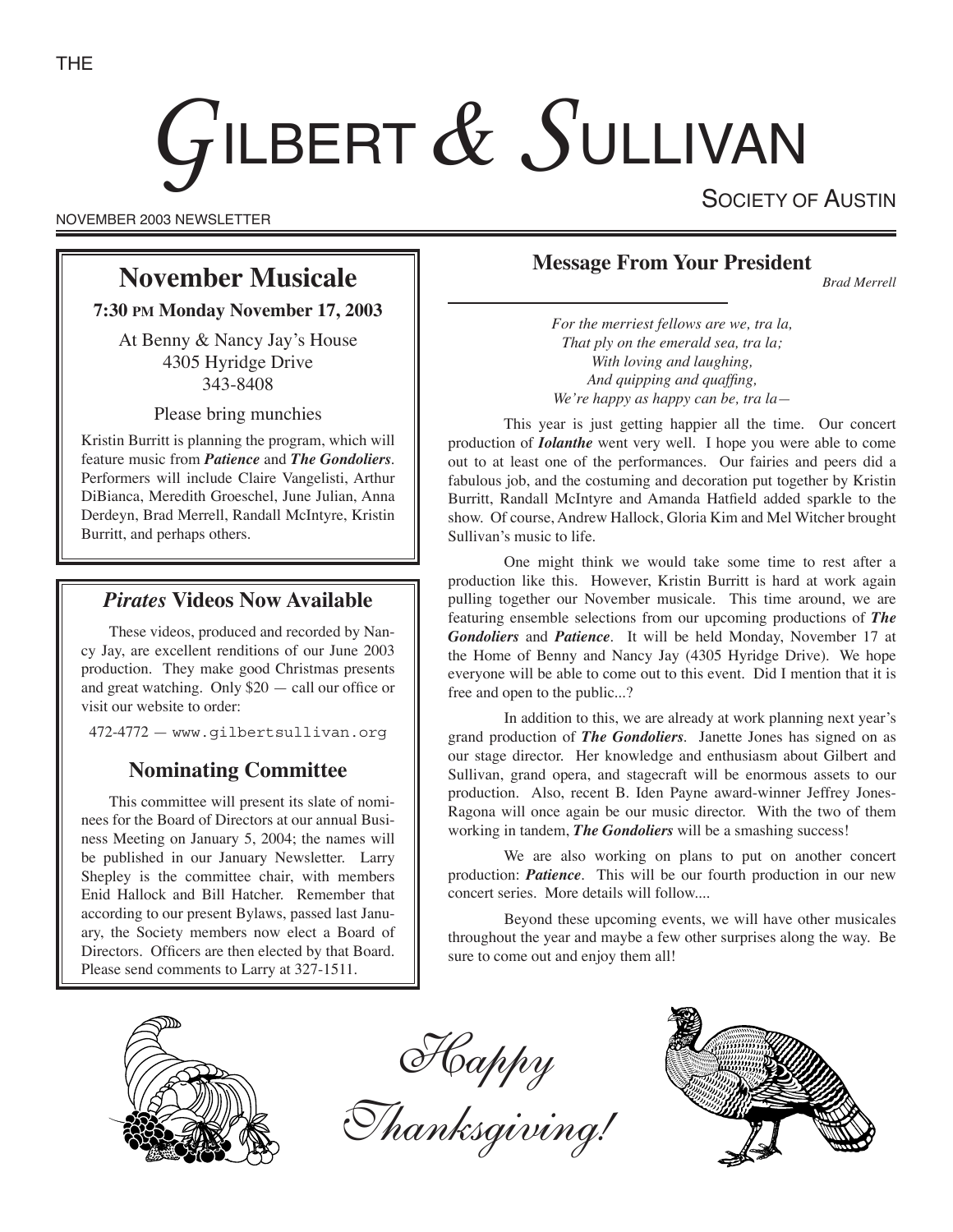

Presented by **The Gilbert & Sullivan Society of Austin** Please join us as we celebrate 27 years of bringing musical joy to Central Texas

**Premier Performance and Fundraiser, with dinner, 6:00 Sunday October 12, 2003:**

**(3418 N Lamar)**

**Additional Performances: 7:30 pm, Monday October 13 and Friday October 17, 2003: Harris Bell Hall, Westminster Manor (4100 Jackson)**

This performance of *Iolanthe* is a concert version, prepared by **Brad Merrell, Kristin Burritt**, and **Arthur DiBianca**.

**Cast**

| The Lord Chancellor                            | <b>Arthur DiBianca</b>     |
|------------------------------------------------|----------------------------|
| Earl of Mountararat                            | <b>Randall McIntyre</b>    |
| Earl Tolloller                                 | <b>Brad Merrell</b>        |
| Private Willis                                 | <b>Harold Gilbert</b>      |
| Strephon                                       | <b>Derek Smootz</b>        |
| Queen of the Fairies                           | <b>Mandy Summers</b>       |
| <b>Iolanthe</b>                                | <b>Kristin Burritt</b>     |
| Celia                                          | <b>Meredith Groeschel</b>  |
| Leila                                          | <b>Kristina Horacek</b>    |
| Fleta                                          | Amanda Hatfield            |
| Phyllis                                        | <b>June Julian</b>         |
| <b>Chorus</b>                                  | Meghan Hone, Enid Hallock, |
| <b>Mark Briody, Mark Long, Richard Summers</b> |                            |

Our concert version of *Iolanthe* was a great success. It sparkled with fairy glitter and legal logic. Enthusiastic audiences heard every word and laughed at all the jokes. It was a spirited production, with delightful semi-costumes, some action, and a little choreography. The peers all wore black pants and white shirts, decorated with metallic medallions, which gave them a lordly air. The fairies' wings were airily enchanting, and the fairy queen sported an especially splendid and regal set that seemed about to ascend into the atmosphere.

Brad Merrell, Kristin Burritt, and Arthur DiBianca did an excellent job condensing the opera. A few familiar songs were sacrificed, but the whole made a first class and cohesive show.

### **Randalls/Tom Thumb Good Neighbor Program**

Please register your Randall's Remarkable Card —Randalls will donate 1% of your bill to us (and up to two other charitable groups, if you wish). To register, visit the customer counter and use our name and number:

**Gilbert and Sullivan Society 10090**

This is an easy and cost-free (to you!) way to help us out.

**Crew**

| <b>Brad Merrell</b>     |
|-------------------------|
| <b>Andrew Hallock</b>   |
| <b>Kristin Burritt</b>  |
| <b>Arthur DiBianca</b>  |
| <b>Brad Merrell</b>     |
| Gloria Kim              |
| <b>Mel Witcher</b>      |
| Janette Jones           |
| <b>Kristin Burritt</b>  |
| Amanda Hatfield         |
| Janette Jones           |
| <b>Randall McIntyre</b> |
| Amanda Hatfield         |
|                         |

Several singers took on roles outside their normal voice range, but all performed well. I especially enjoyed Arthur DiBianca's rapid-fire Lord Chancellor.

A good time was had by all 41 people who attended the Sunday October 12 Gala performance with dinner at La Madeleine. Total attendance at Westminster Manor was 84 residents and 111 paying customers. In that more spacious setting the singers in their costumes showed to advantage.

Flushed with success, we look forward to a concert version of another G&S opera in the near future — perhaps *Patience*.

*Report by Reba Gillman*

#### **G&S Mugs & Memorabilia**

Our mugs are tastefully designed with the G&S Logo. Only \$10. Call our office or write us for one of these handsome mugs (lead-free and microwave and dishwasher safe).



 And don't forget our other delightful merchandise: Tee shirts, videos, librettos; all available at very reasonable prices. Call us at 472-4772.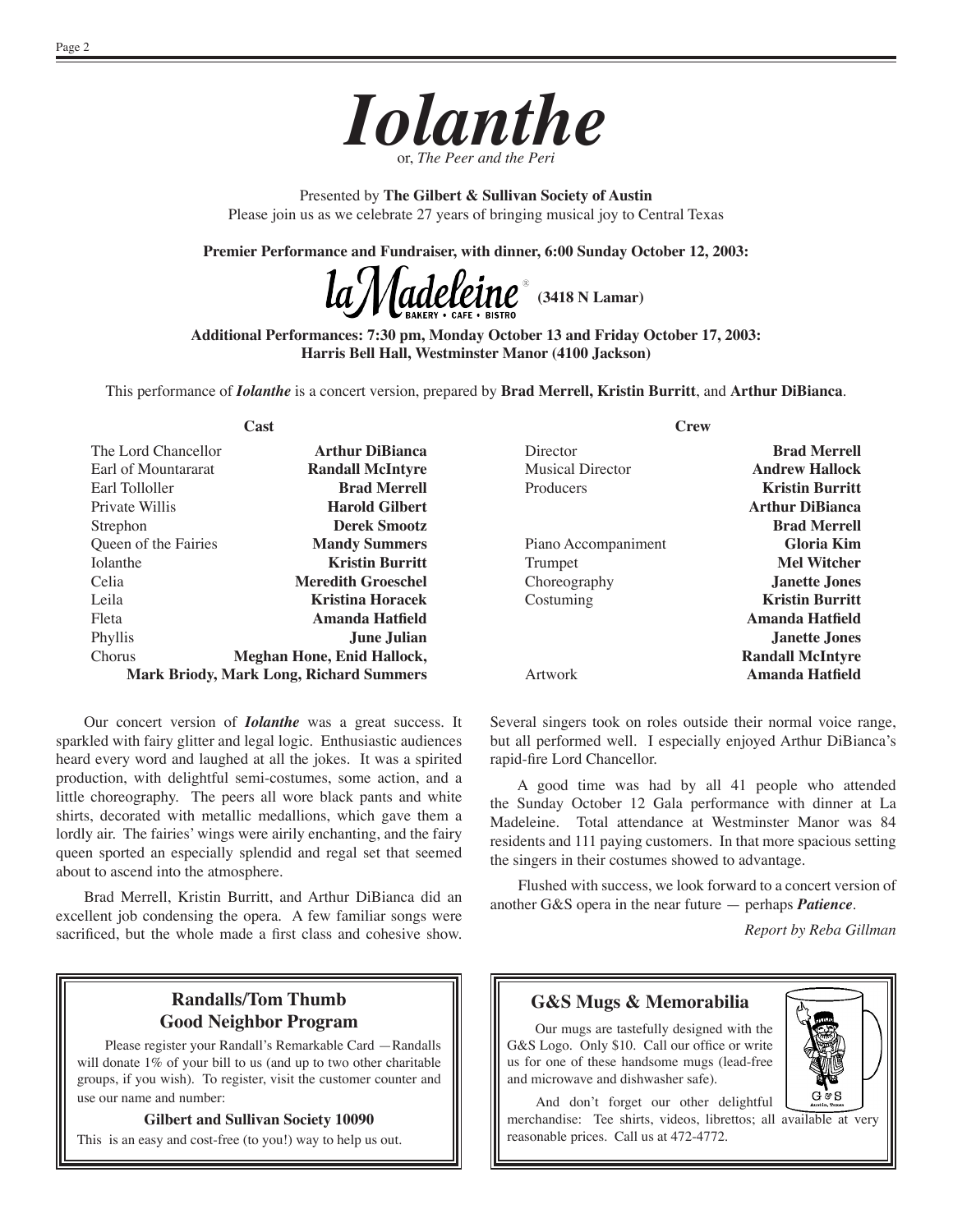## **News of Friends and Members**

*by Reba Gillman*

A delightful concert was presented on Sunday, October 26, 2003, by The Austin Singers' Circle, in the Maloney Room at St. Edward's University. Our friends **Holton Johnson**, **Christine Walsh**, and **Eric Peabody**, joined by **Oliver Worthington** and **Leslie Hochman**, sang "An Evening of Bel Canto Favorites." We look forward to their informal presentation next spring of *L'Elisir d'Amore* by Donizetti.

**Holton** may also soon be seen and heard as The Emperor in the Austin Lyric Opera production of Puccini's *Turandot* on November 21-24 at the Bass Concert Hall.

Congratulations to **Jeffrey Jones-Ragona** on his doctoral recital at St. Mary's Cathedral on Saturday November 1, 2003. It was magnificent! Jeffrey conducted a performance of the Requiem Mass in E-flat Major by eighteenth century composer Niccolo Jommelli. He led the Schola Cantorum and a small string orchestra, with soloists **Claire Vangelisti**, soprano; **Stephanie Prewitt**, alto; **Christopher LeCluyse**, tenor; and **Brett Barnes**, bass (remember Pooh Bah?). There were some familiar faces in the choir as well. A good audience, including several of our members, was present to enjoy this concert and the reception afterward.

On Sunday November 3, 2003, I attended the final performance of *Dracula: A Musical Nightmare* at the Dougherty Arts Center. A well done, and stylishly presented show, it featured among others our friends **Frank Delvy**, **Sam Johnson**, and **Jeanette Franz**, with **Diana (McAlpin) Huckaby** and **Chelsea Manaserri** in the chorus of vampires, **Karl Logue** at the piano, and **Jeffrey Jones-Ragona** listed as the Music Director. A number of Society members saw this production over the three weekends of performance and enjoyed it thoroughly.

Meanwhile far away in Cambridge, Massachusetts, our very own Rafe MacPhail participated in a Gilbert & Sullivan

Even farther away, our peripatetic former president **Larry Shepley** enjoyed his two week trip to Spain. He reports with enthusiasm that Barcelona remains the best city in the world and that the Texas Ex-Students' Association runs wellorganized and fun trips.

## **Contributors to Pirates 2003**

Underwriters: **Chris Buggé, Larry Shepley**

Individual: **Reba & Len Gillman, David & Roslyn Gutman, Jean & Ed Smootz, Sue Ricket Caldwell, Chris Buggé, Virginia Ehmann, Dan Girardot, Allan & Barbara Longacre**

Corporate, Government, and Foundation: **Still Water Foundation of Austin, Priority Copy, Eyes of Texas Laser Center, Cedra Corporation, Westminster Manor, Cleve H. Tandy Foundation, Consolidated Insurance Agency, Genesis Presbyterian Church, HEB & HEB Central Market, Texas French Bread**

Thanks to our many volunteers and to **Enid Hallock**, who coordinated them.



*The Pirates of Penzance* was funded in part by the City of Austin under the auspices of the Austin Arts Commission and supported by a grant from the Texas Commission on the Arts.



## Membership Form

We encourage you to join our Society. If you are a member, please check your membership renewal date on the top of the mailing label. If expired or near expiration, your membership needs to be updated! To correct your address, renew your membership, or become a member, complete this form, and mail it to us at:

The Gilbert & Sullivan Society of Austin P.O. Box 684542 Austin, Texas 78768–4542 Phone: 472-4772 (472-GSSA)

Name (as you want it to appear) \_\_\_\_\_\_\_\_\_\_\_\_\_\_\_\_\_\_\_\_\_\_\_\_\_\_\_\_\_\_\_\_\_\_\_\_\_\_\_\_

Phone (Day) \_\_\_\_\_\_\_\_\_\_\_\_\_\_\_\_\_\_\_\_\_\_\_\_\_\_\_\_\_\_\_\_\_(Night)\_\_\_\_\_\_\_\_\_\_\_\_\_\_\_\_\_\_\_\_\_\_\_\_\_\_\_\_\_

Address \_\_\_\_\_\_\_\_\_\_\_\_\_\_\_\_\_\_\_\_\_\_\_\_\_\_\_\_\_\_\_\_\_\_\_\_\_\_\_\_\_\_\_\_\_\_\_\_\_\_\_\_\_\_\_\_\_\_\_

City, State, ZIP

E-mail address \_\_\_\_\_\_\_\_\_\_\_\_\_\_\_\_\_\_\_\_\_\_\_\_\_\_\_\_\_\_\_\_\_\_\_\_\_\_\_\_\_\_\_\_\_\_\_\_\_\_\_\_\_

What company do you work for?

Please check a membership category. Membership benefits include our Newsletter and 10% discount on tickets.

Individual: \$20 or more

Family/Group: \$30 or more

Youth (18  $&$  under): \$10 or more Senior (65  $&$  over): \$10 or more

Donation only (no membership)

 $\Box$  I'm interested in volunteering.

Please consider becoming a member at one of the following **Donor Levels**: **Patron** (\$50-\$99), **Grand Duke or Duchess** (\$100- \$249); **Major-General** (\$250-\$499); **Pooh-Bah** (\$500-\$999); **Pirate King** (\$1000-\$2499); **Savoyard** (\$2500 & up). Donor members receive additional benefits. Please call our office or visit our website (www.gilbertsullivan.org) for further information.